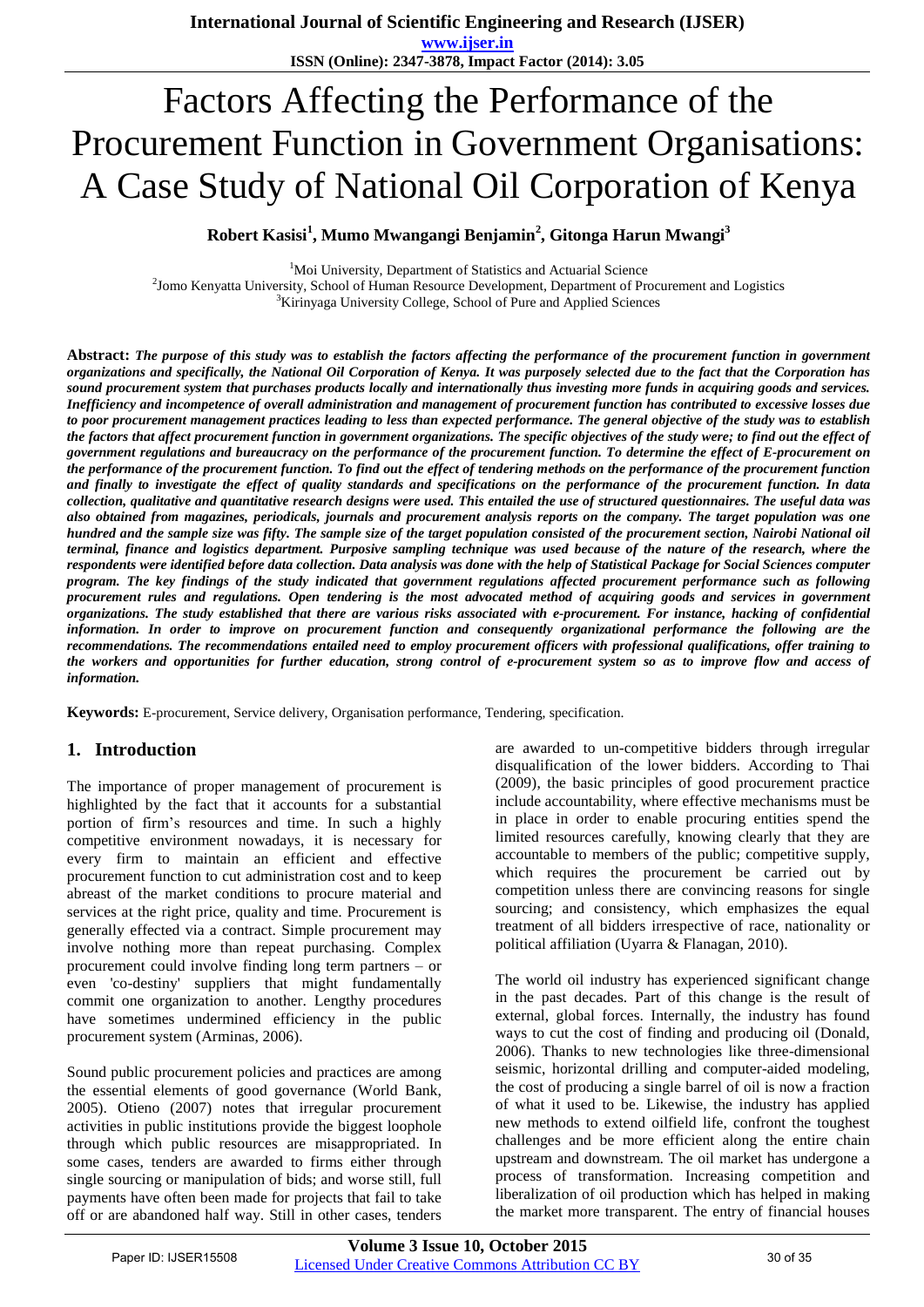and the use of futures, options and swaps have added to the factors influencing oil prices (Anily, Glass & Hassin, 2006).

The security-of-supply issue is global in nature. A price increase or decrease, a shortage or over-supply, will affect all countries in the free market system. For example, oil price changes are felt by consumers in an oil-exporting country, such as the United Kingdom, in a similar way they are felt by those in an oil-importing country. Today, the world's political, economic and energy relations are more favorable than ever. The expanded oil reserves, the excess production capacity, and the transparent market should all ease the concern over supply security. Today, there is unused production capacity of 6 million barrels per day. This capacity, which represents 8 percent of global demand, provides insurance against unexpected supply interruption or demand surge. This is a far cry from 1980 when there was no excess capacity in the system (Anily, Glass & Hassin, 2006).

According to the Arabian Gulf and its relation to the security of supply, one should not ignore geology and economics. The Arabian Gulf has the largest world reserves and readily available supply. During the different supply disruptions in the past two decades, such as the Iranian Revolution, the Iran-Iraq War, and the Iraqi invasion of Kuwait, the only alternative to the disrupted oil supplies came from the region itself; and mostly from Saudi Arabia. (Sriskandarajah, Jardine & Chan 2007).

The government of Kenya is the main provider of essential services such as health, education, defence and infrastructure. This is done through procurement function, making it to be very important, and the sheer magnitude of procurement outlay has a great impact to the economy and needs to be well managed. Each country has its own economic, social, cultural and political environment and therefore, each country's public procurement practitioners face different types of challenges, indeed in all countries in the world, estimates of financial activities of the government procurement are believed to be in 10%-30% of GNP (Callender& Mathews, 2005). Efficient handling of this size of procurement outlay has been a policy and management concern as well as a challenge to procurement professionals. Rapid advancement in technology, publicprivate partnership, privatization, outsourcing of non-core services and increased focus on result base management in the public sector have all contributed to increased importance and sophistication of the public procurement function (O'Regan, 2009).

Public procurement cannot be perceived as mere clerical routine as procurement practitioners are involved in strategic procurement planning (Hinson & McCue, 2007) and the major roles in current purchasing are tactical. Before 1974, public procurement in Kenya was largely undertaken by foreign organizations like crown agents on behalf of the government. This was so because the local source was not adequate. Public procurement regulations and guidelines were issued through Treasury circulars (Akech, 2005). In an effort to streamline procurement procedures, the East Africa Community (EAC) developed guidelines under the title East African Supplies Manuals and on it collapsing Kenya government developed its own

Supplies Manual. At the same time, the government moved the Central Tender Board (CTB) from Treasury to the office of the president under the Cabinet. These reforms saw the review of country's public procurement procedures and establishment of Public Procurement Directorate (PPD) under the Exchequer and Audit and the Public Procurement Regulations 2001 (Akech, 2005).

The core mandate for PPD was policy formulation, policy implementation, and human development. Consequently, the PPDA, 2005 and its regulations were developed to direct the public procurement function according to the law. The Act established Public Procurement Oversight Authority (PPOA) which was operationalized in the year 2007 to oversee compliance to the procurement procedures. Despite these reforms, the bulk of corrupt practices in Kenya occur in public procurement. The explanation for this state of affairs is found on the political dynamics of the state. Public procurement constitutes the principal instrument for exercising political patronage, a practice prevalent in Kenya and other African countries since there are very few means of economic advancement outside of the state. The procurement system did not put sanctions against government officers who breached them, hence vulnerability for abuse and for officers who engage in corruption. The procurement policies and procedures are scattered in various government documents. The Supplies Branch was established through Treasury Circular Ref. No. 12/57/02 of 19th January, 1960. It was started with a capital fund of Kshs. 15 million. At inception by Ministry of Finance it was a department in the former Ministry of Public Works with a main objective to procure frequently used items for the Colonial Government and later to undertake the same main objective for the independent Kenyan Government. Since then, Supplies Branch has moved severally between the Ministry responsible for Works, Office of the President and Ministry of Finance.

This led to government firms to have their independent supplies and procurement unit under supervision of Public Procurement Oversight Authority (PPOA, 2011). The corporation has its headquarters in Nairobi and has warehouses at the different deports and sub-deports located in other towns in the country. The mandate and core functions of procurement department are:-bulk procurement and storage of frequently used items, sourcing of term contracts, and sourcing and supply of fuel. Procurement has become most successful applications of electronic commerce (e-commerce), having been implemented by many companies seeking better business processes (Aberdeen Group, 2006). Kalakota & Robinson (2010) have identified benefits in cost saving, improved efficiency, this being catalysts driving growth in procurement area.

## **1.2.1 A Profile of National Oil Corporation of Kenya**

National Oil is a State Corporation under the Ministry of Energy incorporated in April 1981 and charged with participation in all aspects of the petroleum industry. National Oil has a 100% Government of Kenya shareholding. It became operational in 1984 and its initial operations were limited to exploration activities delegated from the Ministry of Energy. In 1988, National Oil went downstream and actively started participating in the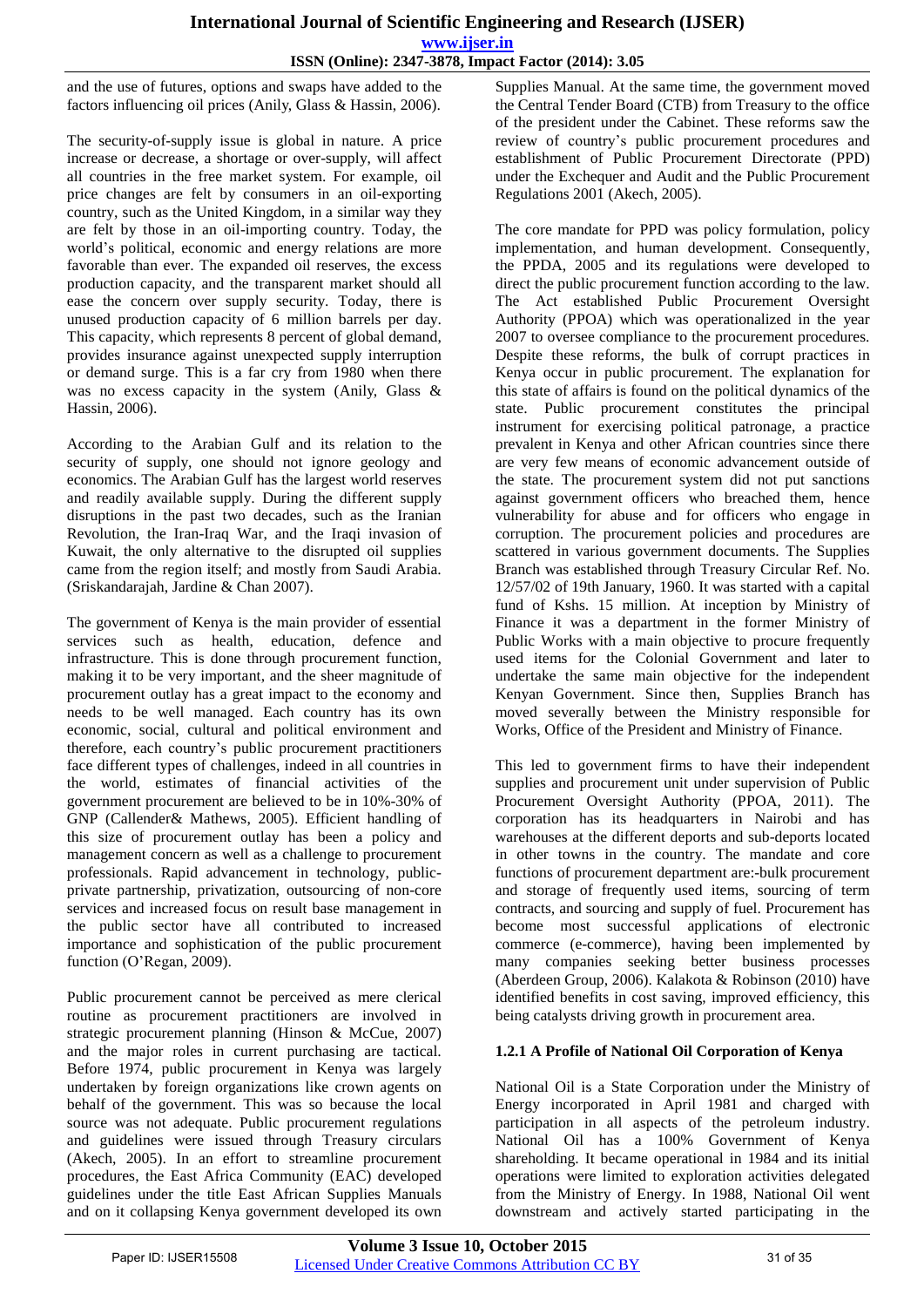importation and sale of petroleum products including crude oil, white fuels, lubricants and LPG. The intent of National Oil Corporation of Kenya is to be the premiere regional energy company in Africa, providing a full range of downstream services and supporting an active exploration program in Kenya and Africa. National Oil facilitates and directly participates in oil and gas exploration activities in Kenya. As a facilitator, National Oil is tasked with the marketing of Kenya's exploration acreage, management of gas and exploration data and the running of the National Petroleum Laboratory among other attendant responsibilities.

National Oil is among the few African national oil companies directly involved in the search for oil and gas. National Oil operates its own exploration acreage in Block 14T which is located within the Tertiary Rift Basin and runs from the shores of Lake Bogoria down to Lake Magadi Basin on the border of Kenya and Tanzania. National Oil has remained the Government's policy instrument in matters related to oil and gas specifically in the upstream exploration of oil and gas, mid-stream petroleum infrastructure development and the downstream marketing and distribution of petroleum products and services.

# **1.3 Statement of the Problem**

Procurement encompasses the whole process of acquiring property and services. It begins when an agency has identified a need and decided on its procurement requirement (Ebrahim, 2010). Procurement continues through the processes of risk assessment, seeking and evaluating alternative solutions, contract award, delivery and payment for the property or services and, where relevant, the ongoing management of a contract and consideration of options related to the contract. Procurement also extends to the ultimate disposal of property at the end of its useful life (Leeders, 2006). Public procurement is concerned with how public sector organizations spend taxpayers' money on goods and services (Hall, 2009). Globally, in many developed nations, government organizations across the world tend to spend between 8 per cent and 25 per cent of GDP on goods and services (Organization for Economic Co-operation and Development, 2006); in the UK, public procurement expenditure is approximately £150 billion (Department of Environment, Food, and Rural Affairs, 2007). In Africa, public procurement procedures are poorly executed and this negatively affects realization of increased economic development in the region. In Nigeria for instance, high level of corruption and bureaucratic procedures in the government are some of the key challenges responsible for lack of development of road network infrastructure in the northern parts of the country.

The inefficiency and incompetence of overall administration and management of Procurement function in many Public institutions contributes to loss of Ksh 50 million annually (PPOA.2010). According to victor (2012) Procurement expenditure could be minimized through implementation of effective Procurement practices. Enactment of Public Procurement Disposal Act PPDA (2005) and the Regulations 2006 as well as establishment of Public Procurement Oversight Authority (PPOA) were

some of the reforms meant to promote efficiency, effectiveness, good performance and accountability in Public Procurement. The goods which were being delivered were not of the right quality as specified by the user departments hence there were many complains raised by the departmental heads which resulted to conflicts amongst the staff.

The principle reason for the enactment of the Public Procurement and Disposal Act, 2005 was to have a legal regime that would weed out ineffectiveness in the procurement process, remove patterns of abuse, poor quality of products/services, and the failure of the public purchaser to obtain adequate value in return for the expenditure of public funds. However, these objectives have never been fully achieved in practice especially at the procuring entity level at National Oil Corporation of Kenya due to reported weaknesses among procuring entities in adhering to the provisions and regulations of procurement processes found in the PPDA. Hence this research seeks to investigate the factors affecting the performance of the procurement in government organisations.

# **1.4 Research Objectives**

# **1.4.1 General Objective**

The general objective of this research project was to establish the factors that affect the performance of the procurement function in government organizations in Kenya. A case study of National Oil Corporation of Kenya.

# **1.4.2 Specific Objectives**

This study was guided by the following specific objectives;

- 1.To find out the effect of government regulations and bureaucracy on the performance of the procurement function.
- 2.To determine the effect of E-procurement on the performance of the procurement function.
- 3.To find out the effect of tendering methods on the performance of the procurement function.

# **1.5 Research Questions**

- 1. How does government regulations and bureaucracy affect the performance of the procurement function?
- 2. How does E-procurement affect the performance of the procurement function?
- 3. How does tendering methods affect the performance of the procurement function?

# **2. Research Design and Methodology**

# **2.1 Introduction**

According to Kothari (2004) research commonly refers to search for knowledge or a scientific and systematic search for pertinent information on a specific topic. Research methodology on the other hand is a way to systematically solve the research problem or a science of studying how research is done scientifically (Flick, 2011). This chapter sets out the various stages and phases that were followed in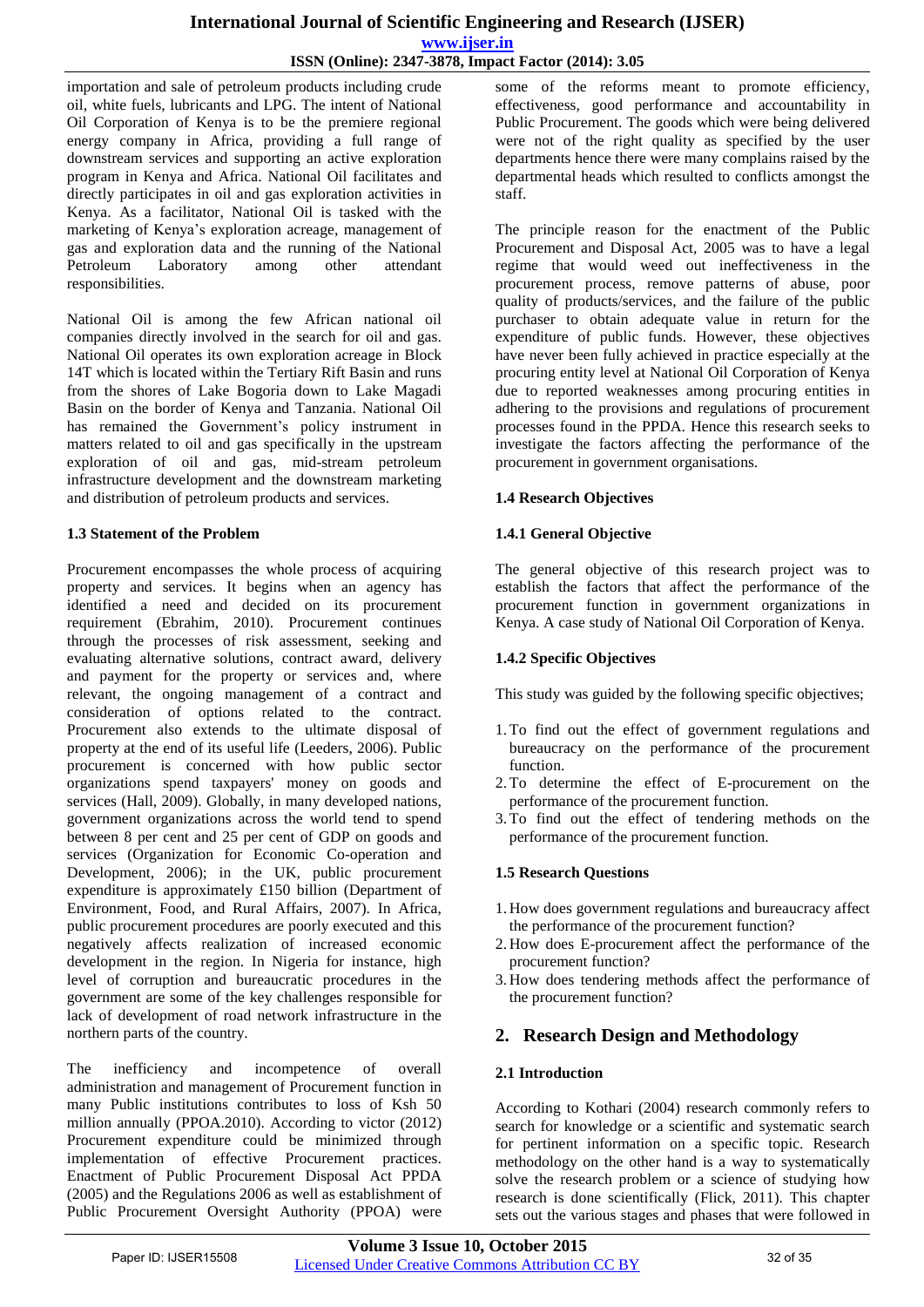# **International Journal of Scientific Engineering and Research (IJSER) www.ijser.in ISSN (Online): 2347-3878, Impact Factor (2014): 3.05**

conducting the study. This section is an overview scheme, plan or structure that aids the study in answering the research questions, execution of research, approach respondents, when, where and how the research was done and completed. It laid down the procedures and analysis of data. It has been presented in terms of introduction, research design, target population, sampling frame, sample and sampling technique and data collection.

Conceptual framework is a diagrammatical representation that shows the relationship between dependent and independent variables. Dependent variable is that responds to another variable outcome. Independent variable explains and predicts the value of another variable. The figure below shows the independent variables and dependent variable of factors affecting procurement performance in government organisations.

## **Conceptual Framework**



**Figure 2.1:** Conceptual Framework of factors affecting the performance of procurement

## **2.2 Research Design**

This study applied a descriptive survey in design. According to Mugenda and Mugenda (2003), a survey is an attempt to collect data from members of population in order to determine the current status of data from members of a population with respect to one or more variables. This research took a descriptive design that means that descriptive research included surveys and fact finding inquiries in order to describe the state of affairs as it is (Burrows, 2011). It was used in this case in exploring the factors affecting the performance of the procurement function in government organizations.

## **2.3 Target Population**

Target Population represents all cases of people or organizations which possess certain characteristics; it is the larger group from which a sample is taken (Flick, 2011). Because there is very rarely enough time and money to gather information from everyone or everything in a population, the goal becomes finding a representative

sample (or subset) of population which becomes the target population. Ngechu (2004), states that population is welldefined set of people, services, elements that a researcher wants to study. The population included employees of the National Oil Corporation of Kenya. The researcher's target population for investigation was drawn from four departments' of the organization of the study. The departments from which the sample size was selected included procurement, Nairobi National oil Terminal, finance and logistics.

| Table 2.1: Target population and sample size for the study |  |  |  |  |  |  |  |
|------------------------------------------------------------|--|--|--|--|--|--|--|
|------------------------------------------------------------|--|--|--|--|--|--|--|

| Department          | Target population | Sample size |
|---------------------|-------------------|-------------|
| Procurement section |                   |             |
| <b>NNT</b> Deport   |                   |             |
| Finance             |                   |             |
| Logistics           |                   |             |
| <b>Total</b>        | 100               |             |

#### **2.4 Sampling Frame**

A sampling frame describes a list of all populations from which a sample is selected (Render, Stair & Hanna, 2012).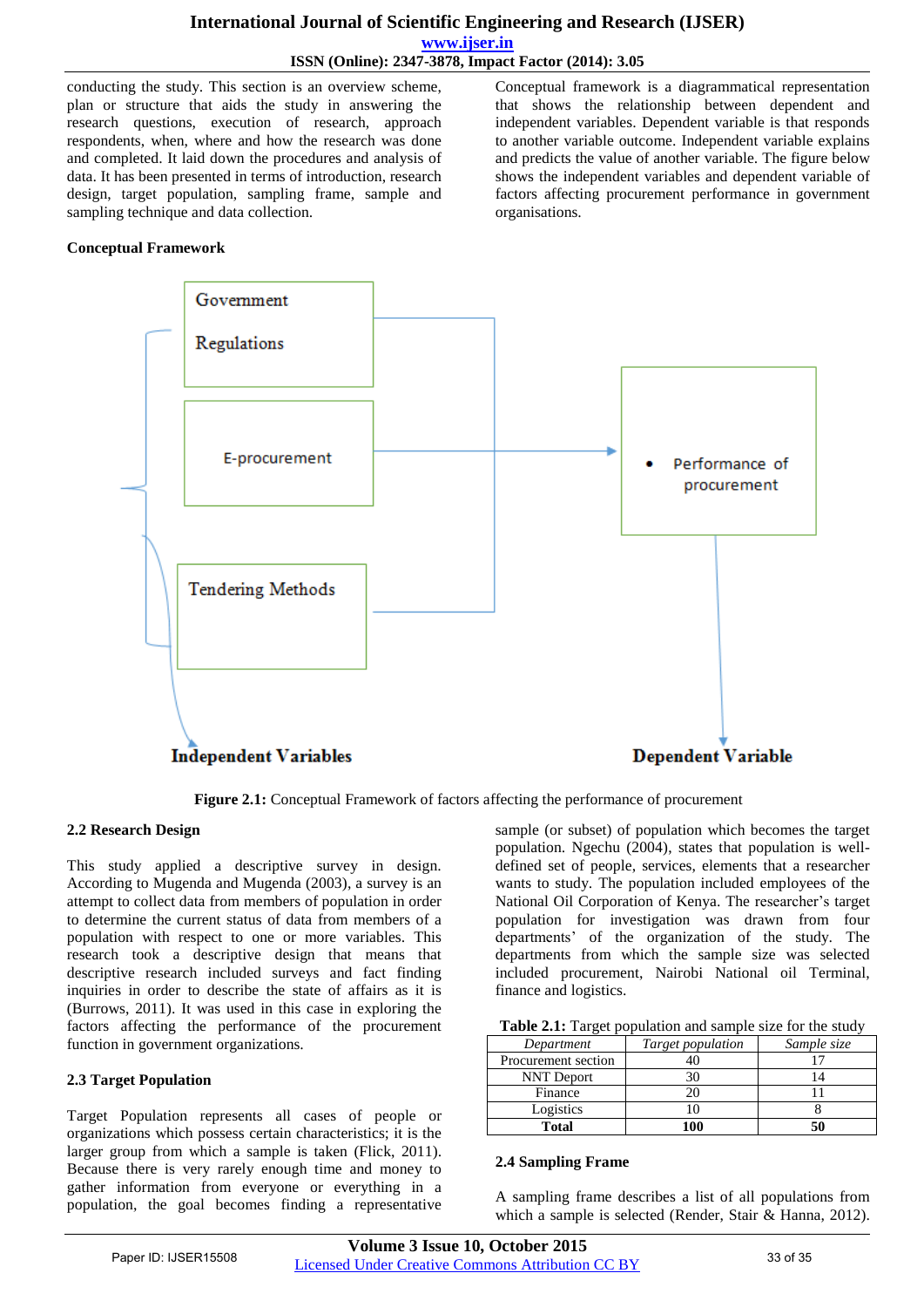**ISSN (Online): 2347-3878, Impact Factor (2014): 3.05**

It is a list of all those people or items within a population that can be sampled. The sample size was fifty (50) employees from the four departments and was selected from the target population.

## **2.5 Sample and Sampling Technique**

In survey methodology, sampling is concerned with the selection of subset of individuals from within a statistical population to estimate characteristics of the whole population. Two advantages of sampling are that the cost is lower and data collection is faster than measuring the entire population. The study used stratified random sampling to determine the sample which had the least bias of all sampling techniques, there is no subjectivity-each member of the total population had an equal chance of being selected.

## **2.6 Data Collection**

Data was collected using questionnaires so as to give accurate information. There was pre-testing questionnaires whereby respondent were served with questionnaires and given a few days to fill them at their own time. Questionnaires were hand delivered and due to time constraints were collected as agreed. The questionnaire had semi-structured questions to ensure that the given answers were relevant and also for in depth response and accuracy. Open ended questions were used because it was economical in times of time and money and the respondents were able to give insight into their feelings, background, hidden motivation, interest and decisions.

## **3. Research Findings and Discussion**

## **3.1**. **Introduction**

This topic discusses the outcome of our study. The analysis was done using SPSS package. A regression analysis was done to determine the relation of the three independent variables: Tendering methods, E-procurement and Government Regulations on the performance of procurement function. Descriptive statistics showed that tendering methods had a standard deviation of 0.49. This meant that there was a wide variety of tendering methods to choose. Government regulations also varied widely as displayed by a coefficient of 0.435. The next in that order was E procurement with a value of 0.405. Overall, the performance of the procurement function would vary by 0.367. We considered the following table:

| <b>Descriptive Statistics</b> |      |                |    |  |  |  |
|-------------------------------|------|----------------|----|--|--|--|
|                               | Mean | Std. Deviation |    |  |  |  |
| Performance                   | 1.84 | .367           | 45 |  |  |  |
| E-Procurement                 | 1.80 | .405           | 45 |  |  |  |
| <b>Tendering Methods</b>      | 1.38 | .490           | 45 |  |  |  |
| Government Regulations        | l 24 | 435            |    |  |  |  |

We also carried out a co relational study and the results were quite convincing. Government regulations were negatively related to E-procurement (coefficient = -0.156), positively related to Tendering methods (coefficient = 0.024) and E- procurement was negatively related to Tendering methods (coefficient  $= -0.049$ ). This information was obtained from the below table.

| Coefficient Correlations |              |                               |                          |               |         |  |  |
|--------------------------|--------------|-------------------------------|--------------------------|---------------|---------|--|--|
| Model                    |              | Government<br>Regulations     | <b>Tendering Methods</b> | E-Procurement |         |  |  |
|                          |              | <b>Government Regulations</b> | 1.000                    | .024          | $-.156$ |  |  |
|                          | Correlations | <b>Tendering Methods</b>      | .024                     | 1.000         | $-.049$ |  |  |
|                          |              | E-Procurement                 | $-.156$                  | $-.049$       | 1.000   |  |  |
|                          | Covariances  | <b>Government Regulations</b> | .014                     | .000          | $-.002$ |  |  |
|                          |              | Tendering Methods             | .000                     | .011          | $-.001$ |  |  |
|                          |              | E-Procurement                 | $-.002$                  | $-.001$       | .016    |  |  |

To ensure there was no inter dependence between our predictor variables we carried out a multi collinearity test. The results were as follows.

| Coefficients |                               |                                                   |              |         |      |                                |  |
|--------------|-------------------------------|---------------------------------------------------|--------------|---------|------|--------------------------------|--|
| Model        |                               |                                                   | Correlations |         |      | <b>Collinearity Statistics</b> |  |
|              |                               | Partial<br>Zero-order<br>Part<br><i>Tolerance</i> |              | VIF     |      |                                |  |
|              | (Constant)                    |                                                   |              |         |      |                                |  |
|              | E- Procurement                | $-.061$                                           | .005         | .004    | .974 | 1.027                          |  |
|              | Tendering Methods             | $-.298$                                           | $-.321$      | $-.303$ | .997 | 1.003                          |  |
|              | <b>Government Regulations</b> | $-.327$                                           | $-.344$      | $-.328$ | .975 | 1.025                          |  |

The tolerance levels were less than 1, which indicated lack of multicollinearity. Lack of multicollinearity was sufficient for us to retain the three independent variables in our study.

The next item was to check the overall model fit. The following results were obtained from the SPSS software.